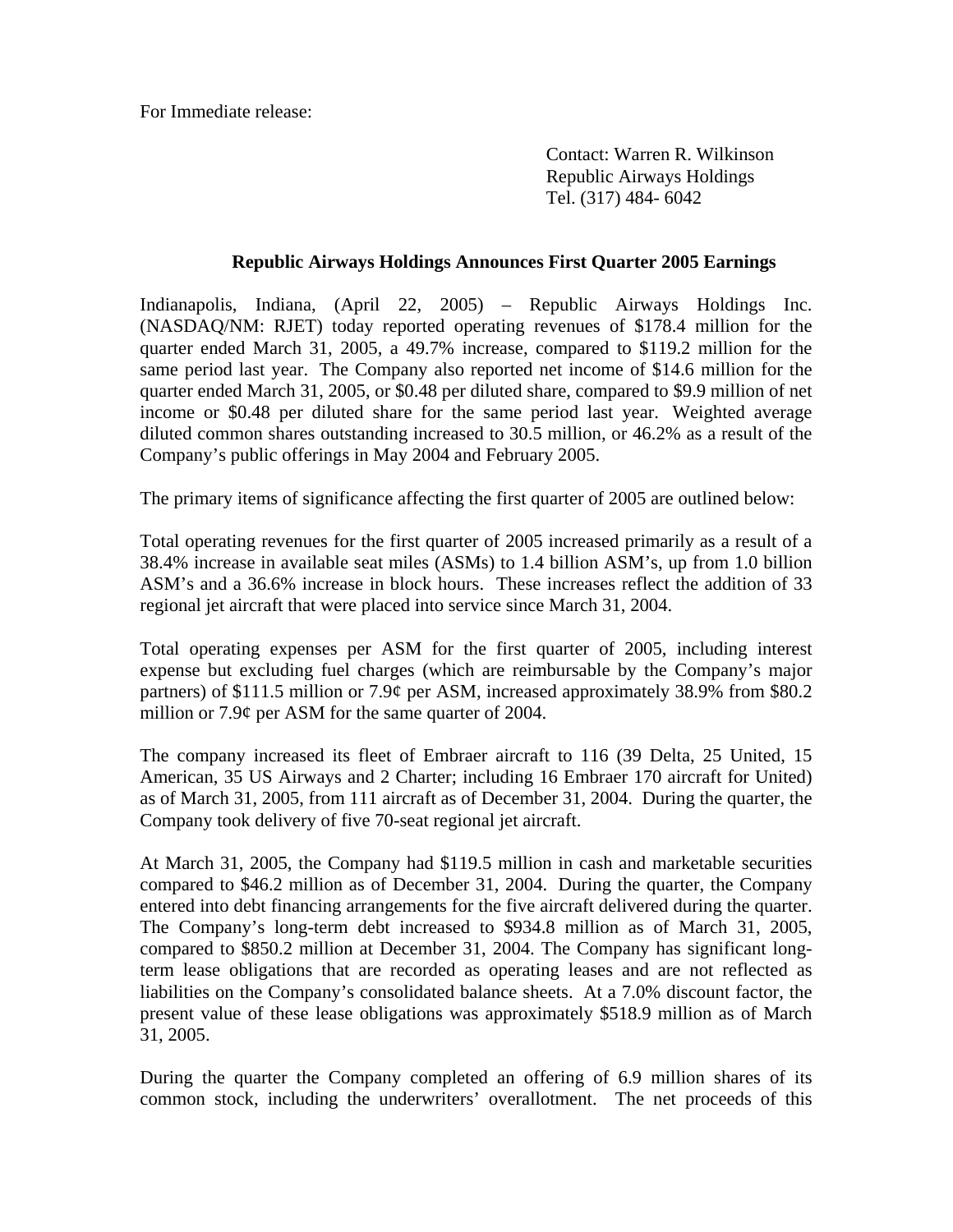offering, after underwriters discounts and estimated offering expenses, were \$80.8 million.

Republic Airways Holdings, based in Indianapolis, Indiana is an airline holding company. Its principal operating subsidiary, Chautauqua Airlines offers scheduled passenger service on more than 700 flights daily to 75 cities in 32 states, Canada and the Bahamas through code sharing agreements with four major U.S. airlines. All of its flights are operated under its major airline partner brand, such as AmericanConnection, Delta Connection, United Express and US Airways Express. The airline employs more than 2,400 aviation professionals.

The Company will conduct a telephone briefing to discuss its first quarter results today at 1:00 p.m. EDT. A live Webcast of this briefing will be available online at www.rjet.com investor relations.

## Additional Information

In addition to historical information, this release contains forward-looking statements. Republic Airways may, from time-to-time, make written or oral forward-looking statements within the meaning of the Private Securities Litigation Reform Act of 1995. Such statements encompass Republic Airways' beliefs, expectations, hopes or intentions regarding future events. Words such as "expects," "intends," "believes," "anticipates," "should," "likely" and similar expressions identify forward-looking statements. All forward-looking statements included in this release are made as of the date hereof and are based on information available to Republic Airways as of such date. Republic Airways assumes no obligation to update any forward-looking statement. Actual results may vary, and may vary materially, from those anticipated, estimated, projected or expected for a number of reasons, including, among others, the risks discussed in our Form 10-K and our other filings made with the Securities and Exchange Commission, which discussions are incorporated into this release by reference.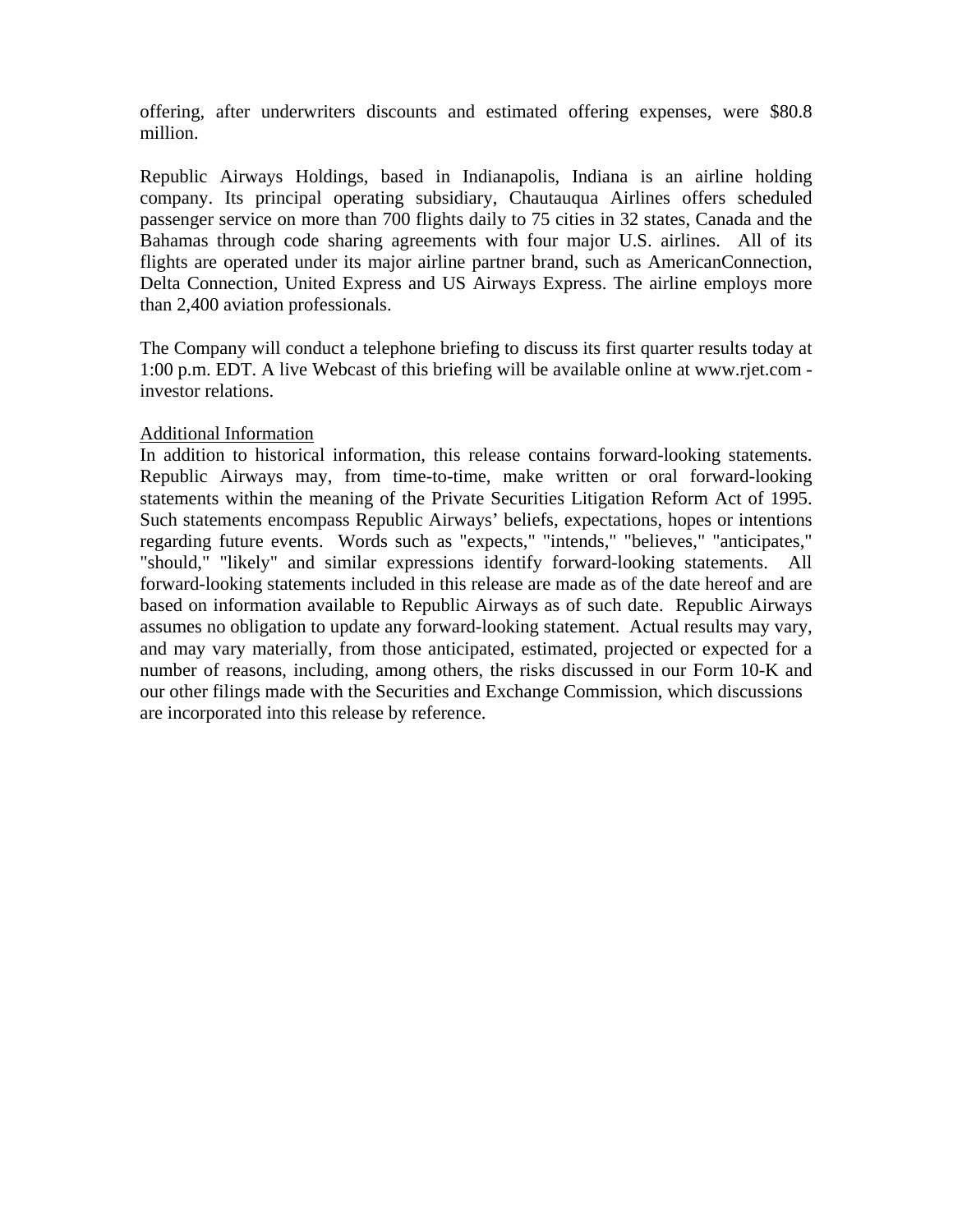## Republic Airways Holdings, Inc. Consolidated Statements of Income (Dollars and Shares in Thousands, except per Share Amounts) (Unaudited)

| <b>Financial Highlights</b>           | <b>Three Months Ended March 31</b> |           |         |
|---------------------------------------|------------------------------------|-----------|---------|
|                                       | 2005                               | 2004      | %Change |
| <b>OPERATING REVENUES</b>             |                                    |           |         |
| Passenger                             | \$173,435                          | \$115,677 | 49.9    |
| Other                                 | 4,993                              | 3,520     | 41.8    |
| Total operating revenues              | 178,428                            | 119,197   | 49.7    |
| <b>OPERATING EXPENSES</b>             |                                    |           |         |
| Wages and benefits                    | 29,898                             | 23,723    | 26.0    |
| <b>Aircraft fuel</b>                  | 43,462                             | 22,574    | 92.5    |
| Landing fees                          | 6,033                              | 4,644     | 29.9    |
| Aircraft and engine rent              | 17,434                             | 15,971    | 9.2     |
| Maintenance and repair                | 16,105                             | 12,397    | 29.9    |
| Insurance and taxes                   | 3,704                              | 2,576     | 43.8    |
| Depreciation and amortization         | 13,229                             | 7,111     | 86.0    |
| Other                                 | 12,339                             | 7,548     | 63.5    |
| Total operating expenses              | 142,204                            | 96,544    | 47.3    |
| <b>OPERATING INCOME</b>               | 36,224                             | 22,653    | 59.9    |
| OTHER INCOME (EXPENSE)                |                                    |           |         |
| Interest expense                      | (12, 709)                          | (6, 259)  | 103.1   |
| Other income                          | 558                                | 166       | 236.1   |
| Total other income (expense)          | (12, 151)                          | (6,093)   | 99.4    |
| Income Before Income Taxes            | 24,073                             | 16,560    | 45.4    |
| <b>INCOME TAX EXPENSE</b>             | 9,496                              | 6,624     | 43.4    |
| <b>NET INCOME</b>                     | 14,577                             | 9,936     | 46.7    |
| PER SHARE, BASIC                      | \$0.49                             | \$0.50    | (2.0)   |
| PER SHARE, DILUTED                    | \$0.48                             | \$0.48    | 0.0     |
| <b>Weighted Average Common Shares</b> |                                    |           |         |
| <b>Basic</b>                          | 29,785                             | 20,000    | 48.9    |
| <b>Diluted</b>                        | 30,538                             | 20,887    | 46.2    |